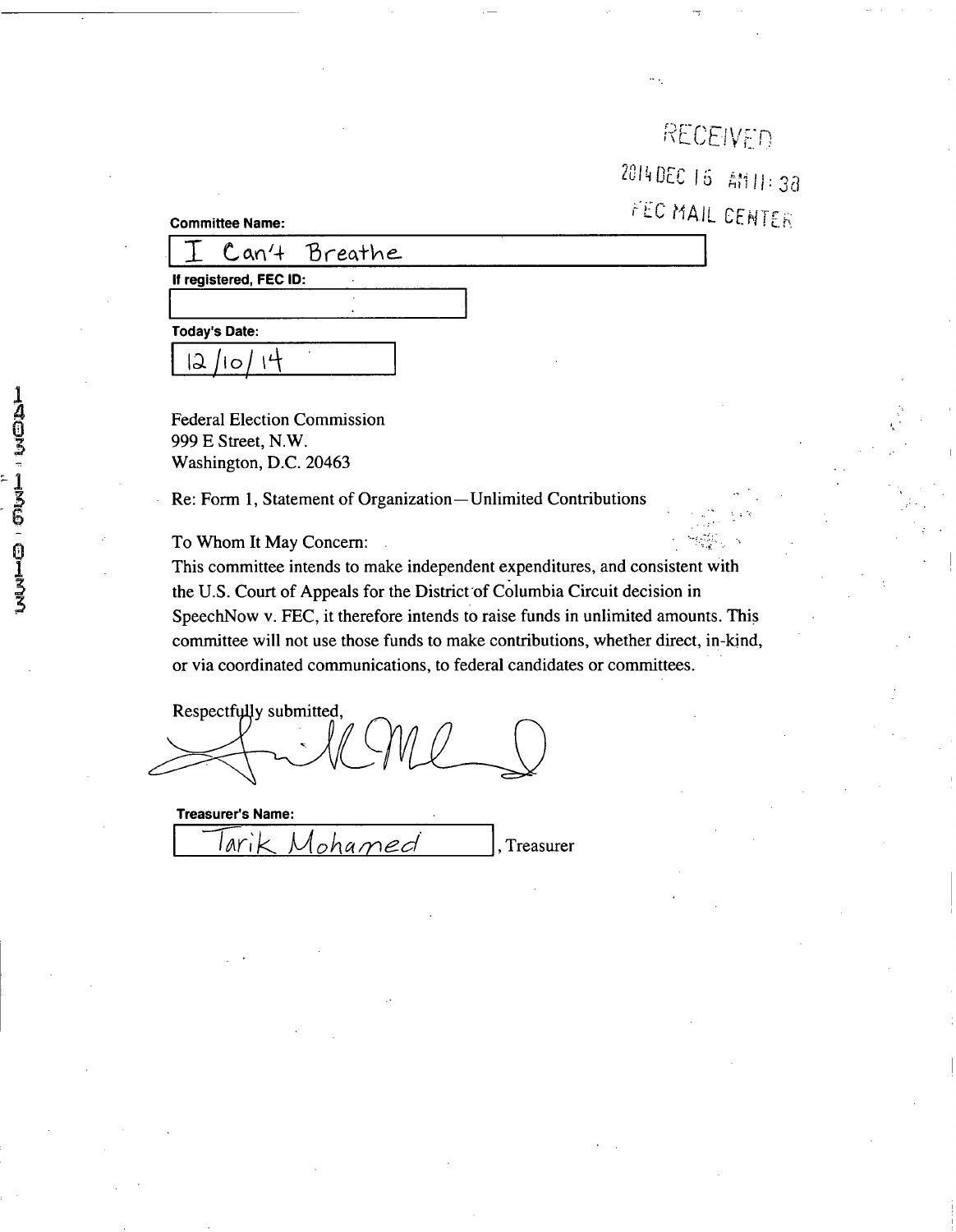| <b>FEC</b><br><b>FORM</b>                   | <b>STATEMENT OF</b><br><b>ORGANIZATION</b>                                                                                                                                                                          | RECEIVED<br>2014 DEC 16 AM11:39<br>Office Use Only |
|---------------------------------------------|---------------------------------------------------------------------------------------------------------------------------------------------------------------------------------------------------------------------|----------------------------------------------------|
| <b>NAME OF</b><br>1.<br>COMMITTEE (in full) | (Check if name<br>Example: If typing, type<br>is changed)<br>over the lines.                                                                                                                                        | <del>NE CENTE</del> N<br><b>12FE4M5</b>            |
|                                             | $C_{1}a_{1}n_{1}!$ , $B_{1}r_{1}e_{1}a_{1}!$ , $b_{1}e_{1}$                                                                                                                                                         |                                                    |
|                                             |                                                                                                                                                                                                                     |                                                    |
| ADDRESS (number and street)                 | $13$ $1.1e_1f_1f_1e_1f_1s_1P_1$                                                                                                                                                                                     |                                                    |
| (Check if address<br>is changed)            |                                                                                                                                                                                                                     |                                                    |
|                                             | $\beta_{\rm i}r_{\rm i}o_{\rm i}c_{\rm i}K_{\rm i}l_{\rm i}y_{\rm i}n$                                                                                                                                              | 238<br>۱N<br>It a<br>ZIP CODE A<br><b>STATE ▲</b>  |
| <b>COMMITTEE'S E-MAIL ADDRESS</b>           |                                                                                                                                                                                                                     |                                                    |
| (Check if address<br>is changed)            | $1.497 f b r e a f h c P a c Q g m a i l r c o m$                                                                                                                                                                   |                                                    |
|                                             | Optional Second E-Mail Address                                                                                                                                                                                      |                                                    |
|                                             |                                                                                                                                                                                                                     |                                                    |
|                                             |                                                                                                                                                                                                                     |                                                    |
| (Check if address                           | COMMITTEE'S WEB PAGE ADDRESS (URL)                                                                                                                                                                                  |                                                    |
| is changed)                                 |                                                                                                                                                                                                                     |                                                    |
|                                             | $1-\frac{1}{2}W_1W_1W_1$ , $1-C_1A_1N_1+1$ bir $e_1A_1+1$ , $e_1P_1A_1C_1$ , $0C_1$                                                                                                                                 |                                                    |
| 2. DATE                                     | <b>LALALA</b><br>20, 14<br>$\mathcal{L}$ of                                                                                                                                                                         |                                                    |
| З.                                          | FEC IDENTIFICATION NUMBER                                                                                                                                                                                           |                                                    |
| IS THIS STATEMENT                           | NEW (N)<br><b>OR</b><br>AMENDED (A)                                                                                                                                                                                 |                                                    |
|                                             | I certify that I have examined this Statement and to the best of my knowledge and belief it is true, correct and complete.                                                                                          |                                                    |
| Type or Print Name of Treasurer             | lohamed<br>arik                                                                                                                                                                                                     |                                                    |
| Signature of Treasurer                      |                                                                                                                                                                                                                     | Date                                               |
|                                             | NOTE: Submission of false, erroneous, or incomplete information may subject the person signing this Statement to the penalties of 52 U.S.C. §30109.<br>ANY CHANGE IN INFORMATION SHOULD BE REPORTED WITHIN 10 DAYS. |                                                    |
| Office<br>Use<br>Only                       | For further information contact:<br><b>Federal Election Commission</b><br>Toll Free 800-424-9530<br>Local 202-694-1100                                                                                              | <b>FEC FORM 1</b><br>(Revised 06/2012)             |

 $\frac{1}{2}$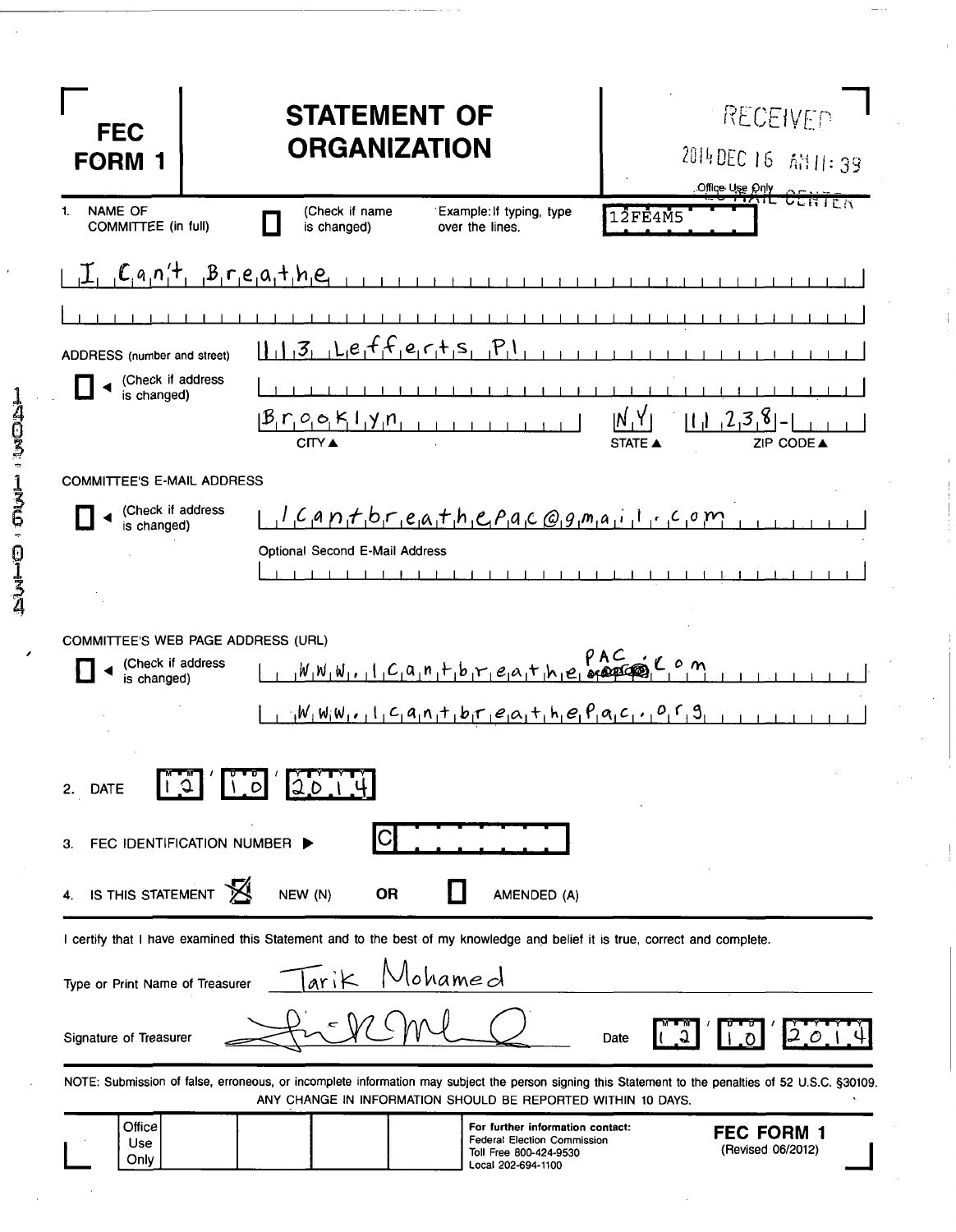**r** and *n*  $\overline{r}$  **r**  $\overline{r}$  **r**  $\overline{r}$  **r**  $\overline{r}$  **r**  $\overline{r}$  **r**  $\overline{r}$  **r**  $\overline{r}$  **r**  $\overline{r}$  **r**  $\overline{r}$  **r**  $\overline{r}$  **r**  $\overline{r}$  **r**  $\overline{r}$  **r**  $\overline{r}$  **r**  $\overline{r}$  **r**  $\overline{r}$  **r**  $\overline{r}$  **r**  $\$ FEC Form 1 (Revised 02/2009) **Page 2** 

| <b>Candidate Committee:</b><br>This committee is a principal campaign committee. (Complete the candidate information below.)<br>(a)<br>This committee is an authorized committee, and is NOT a principal campaign committee. (Complete the candidate<br>(b)<br>information below.)<br>Name of<br>Candidate<br>$-1$ $-1$ $-1$ $-1$<br>$\blacksquare$<br>Candidate<br><b>State</b><br>Office<br>Party Affiliation<br>Senate<br>President<br>Sought:<br>House<br><b>District</b><br>This committee supports/opposes only one candidate, and is NOT an authorized committee.<br>$\mathbf{(c)}$<br>Name of<br>Candidate<br><b>Party Committee:</b><br>(National, State<br>(Democratic,<br>This committee is a<br>or subordinate) committee of the<br>Republican, etc.) Party.<br>(d)<br><b>Political Action Committee (PAC):</b><br>This committee is a separate segregated fund. (Identify connected organization on line 6.) Its connected organization is a:<br>(e)<br>Corporation<br>Corporation w/o Capital Stock<br>Labor Organization<br>Membership Organization<br><b>Trade Association</b><br>Cooperative<br>In addition, this committee is a Lobbyist/Registrant PAC.<br>This committee supports/opposes more than one Federal candidate, and is NOT a separate segregated fund or party<br>$($ f)<br>committee. (i.e., nonconnected committee)<br>In addition, this committee is a Lobbyist/Registrant PAC.<br>In addition, this committee is a Leadership PAC. (Identify sponsor on line 6.)<br><b>Joint Fundraising Representative:</b><br>$\left( 9\right)$<br>This committee collects contributions, pays fundraising expenses and disburses net proceeds for two or more political<br>committees/organizations, at least one of which is an authorized committee of a federal candidate.<br>This committee collects contributions, pays fundraising expenses and disburses net proceeds for two or more political<br>(h)<br>committees/organizations, none of which is an authorized committee of a federal candidate.<br>Committees Participating in Joint Fundraiser<br>FEC ID number<br>1.<br>FEC ID number<br>2.<br>FEC ID number<br>3.<br>FEC ID number <sup>1</sup> C<br>4. | 5. | <b>TYPE OF COMMITTEE</b> |
|----------------------------------------------------------------------------------------------------------------------------------------------------------------------------------------------------------------------------------------------------------------------------------------------------------------------------------------------------------------------------------------------------------------------------------------------------------------------------------------------------------------------------------------------------------------------------------------------------------------------------------------------------------------------------------------------------------------------------------------------------------------------------------------------------------------------------------------------------------------------------------------------------------------------------------------------------------------------------------------------------------------------------------------------------------------------------------------------------------------------------------------------------------------------------------------------------------------------------------------------------------------------------------------------------------------------------------------------------------------------------------------------------------------------------------------------------------------------------------------------------------------------------------------------------------------------------------------------------------------------------------------------------------------------------------------------------------------------------------------------------------------------------------------------------------------------------------------------------------------------------------------------------------------------------------------------------------------------------------------------------------------------------------------------------------------------------------------------------------------------------------------------------------------------------------------------|----|--------------------------|
|                                                                                                                                                                                                                                                                                                                                                                                                                                                                                                                                                                                                                                                                                                                                                                                                                                                                                                                                                                                                                                                                                                                                                                                                                                                                                                                                                                                                                                                                                                                                                                                                                                                                                                                                                                                                                                                                                                                                                                                                                                                                                                                                                                                              |    |                          |
|                                                                                                                                                                                                                                                                                                                                                                                                                                                                                                                                                                                                                                                                                                                                                                                                                                                                                                                                                                                                                                                                                                                                                                                                                                                                                                                                                                                                                                                                                                                                                                                                                                                                                                                                                                                                                                                                                                                                                                                                                                                                                                                                                                                              |    |                          |
|                                                                                                                                                                                                                                                                                                                                                                                                                                                                                                                                                                                                                                                                                                                                                                                                                                                                                                                                                                                                                                                                                                                                                                                                                                                                                                                                                                                                                                                                                                                                                                                                                                                                                                                                                                                                                                                                                                                                                                                                                                                                                                                                                                                              |    |                          |
|                                                                                                                                                                                                                                                                                                                                                                                                                                                                                                                                                                                                                                                                                                                                                                                                                                                                                                                                                                                                                                                                                                                                                                                                                                                                                                                                                                                                                                                                                                                                                                                                                                                                                                                                                                                                                                                                                                                                                                                                                                                                                                                                                                                              |    |                          |
|                                                                                                                                                                                                                                                                                                                                                                                                                                                                                                                                                                                                                                                                                                                                                                                                                                                                                                                                                                                                                                                                                                                                                                                                                                                                                                                                                                                                                                                                                                                                                                                                                                                                                                                                                                                                                                                                                                                                                                                                                                                                                                                                                                                              |    |                          |
|                                                                                                                                                                                                                                                                                                                                                                                                                                                                                                                                                                                                                                                                                                                                                                                                                                                                                                                                                                                                                                                                                                                                                                                                                                                                                                                                                                                                                                                                                                                                                                                                                                                                                                                                                                                                                                                                                                                                                                                                                                                                                                                                                                                              |    |                          |
|                                                                                                                                                                                                                                                                                                                                                                                                                                                                                                                                                                                                                                                                                                                                                                                                                                                                                                                                                                                                                                                                                                                                                                                                                                                                                                                                                                                                                                                                                                                                                                                                                                                                                                                                                                                                                                                                                                                                                                                                                                                                                                                                                                                              |    |                          |
|                                                                                                                                                                                                                                                                                                                                                                                                                                                                                                                                                                                                                                                                                                                                                                                                                                                                                                                                                                                                                                                                                                                                                                                                                                                                                                                                                                                                                                                                                                                                                                                                                                                                                                                                                                                                                                                                                                                                                                                                                                                                                                                                                                                              |    |                          |
|                                                                                                                                                                                                                                                                                                                                                                                                                                                                                                                                                                                                                                                                                                                                                                                                                                                                                                                                                                                                                                                                                                                                                                                                                                                                                                                                                                                                                                                                                                                                                                                                                                                                                                                                                                                                                                                                                                                                                                                                                                                                                                                                                                                              |    |                          |
|                                                                                                                                                                                                                                                                                                                                                                                                                                                                                                                                                                                                                                                                                                                                                                                                                                                                                                                                                                                                                                                                                                                                                                                                                                                                                                                                                                                                                                                                                                                                                                                                                                                                                                                                                                                                                                                                                                                                                                                                                                                                                                                                                                                              |    |                          |
|                                                                                                                                                                                                                                                                                                                                                                                                                                                                                                                                                                                                                                                                                                                                                                                                                                                                                                                                                                                                                                                                                                                                                                                                                                                                                                                                                                                                                                                                                                                                                                                                                                                                                                                                                                                                                                                                                                                                                                                                                                                                                                                                                                                              |    |                          |
|                                                                                                                                                                                                                                                                                                                                                                                                                                                                                                                                                                                                                                                                                                                                                                                                                                                                                                                                                                                                                                                                                                                                                                                                                                                                                                                                                                                                                                                                                                                                                                                                                                                                                                                                                                                                                                                                                                                                                                                                                                                                                                                                                                                              |    |                          |
|                                                                                                                                                                                                                                                                                                                                                                                                                                                                                                                                                                                                                                                                                                                                                                                                                                                                                                                                                                                                                                                                                                                                                                                                                                                                                                                                                                                                                                                                                                                                                                                                                                                                                                                                                                                                                                                                                                                                                                                                                                                                                                                                                                                              |    |                          |
|                                                                                                                                                                                                                                                                                                                                                                                                                                                                                                                                                                                                                                                                                                                                                                                                                                                                                                                                                                                                                                                                                                                                                                                                                                                                                                                                                                                                                                                                                                                                                                                                                                                                                                                                                                                                                                                                                                                                                                                                                                                                                                                                                                                              |    |                          |
|                                                                                                                                                                                                                                                                                                                                                                                                                                                                                                                                                                                                                                                                                                                                                                                                                                                                                                                                                                                                                                                                                                                                                                                                                                                                                                                                                                                                                                                                                                                                                                                                                                                                                                                                                                                                                                                                                                                                                                                                                                                                                                                                                                                              |    |                          |
|                                                                                                                                                                                                                                                                                                                                                                                                                                                                                                                                                                                                                                                                                                                                                                                                                                                                                                                                                                                                                                                                                                                                                                                                                                                                                                                                                                                                                                                                                                                                                                                                                                                                                                                                                                                                                                                                                                                                                                                                                                                                                                                                                                                              |    |                          |
|                                                                                                                                                                                                                                                                                                                                                                                                                                                                                                                                                                                                                                                                                                                                                                                                                                                                                                                                                                                                                                                                                                                                                                                                                                                                                                                                                                                                                                                                                                                                                                                                                                                                                                                                                                                                                                                                                                                                                                                                                                                                                                                                                                                              |    |                          |
|                                                                                                                                                                                                                                                                                                                                                                                                                                                                                                                                                                                                                                                                                                                                                                                                                                                                                                                                                                                                                                                                                                                                                                                                                                                                                                                                                                                                                                                                                                                                                                                                                                                                                                                                                                                                                                                                                                                                                                                                                                                                                                                                                                                              |    |                          |
|                                                                                                                                                                                                                                                                                                                                                                                                                                                                                                                                                                                                                                                                                                                                                                                                                                                                                                                                                                                                                                                                                                                                                                                                                                                                                                                                                                                                                                                                                                                                                                                                                                                                                                                                                                                                                                                                                                                                                                                                                                                                                                                                                                                              |    |                          |
|                                                                                                                                                                                                                                                                                                                                                                                                                                                                                                                                                                                                                                                                                                                                                                                                                                                                                                                                                                                                                                                                                                                                                                                                                                                                                                                                                                                                                                                                                                                                                                                                                                                                                                                                                                                                                                                                                                                                                                                                                                                                                                                                                                                              |    |                          |
|                                                                                                                                                                                                                                                                                                                                                                                                                                                                                                                                                                                                                                                                                                                                                                                                                                                                                                                                                                                                                                                                                                                                                                                                                                                                                                                                                                                                                                                                                                                                                                                                                                                                                                                                                                                                                                                                                                                                                                                                                                                                                                                                                                                              |    |                          |
|                                                                                                                                                                                                                                                                                                                                                                                                                                                                                                                                                                                                                                                                                                                                                                                                                                                                                                                                                                                                                                                                                                                                                                                                                                                                                                                                                                                                                                                                                                                                                                                                                                                                                                                                                                                                                                                                                                                                                                                                                                                                                                                                                                                              |    |                          |
|                                                                                                                                                                                                                                                                                                                                                                                                                                                                                                                                                                                                                                                                                                                                                                                                                                                                                                                                                                                                                                                                                                                                                                                                                                                                                                                                                                                                                                                                                                                                                                                                                                                                                                                                                                                                                                                                                                                                                                                                                                                                                                                                                                                              |    |                          |
|                                                                                                                                                                                                                                                                                                                                                                                                                                                                                                                                                                                                                                                                                                                                                                                                                                                                                                                                                                                                                                                                                                                                                                                                                                                                                                                                                                                                                                                                                                                                                                                                                                                                                                                                                                                                                                                                                                                                                                                                                                                                                                                                                                                              |    |                          |
|                                                                                                                                                                                                                                                                                                                                                                                                                                                                                                                                                                                                                                                                                                                                                                                                                                                                                                                                                                                                                                                                                                                                                                                                                                                                                                                                                                                                                                                                                                                                                                                                                                                                                                                                                                                                                                                                                                                                                                                                                                                                                                                                                                                              |    |                          |
|                                                                                                                                                                                                                                                                                                                                                                                                                                                                                                                                                                                                                                                                                                                                                                                                                                                                                                                                                                                                                                                                                                                                                                                                                                                                                                                                                                                                                                                                                                                                                                                                                                                                                                                                                                                                                                                                                                                                                                                                                                                                                                                                                                                              |    |                          |
|                                                                                                                                                                                                                                                                                                                                                                                                                                                                                                                                                                                                                                                                                                                                                                                                                                                                                                                                                                                                                                                                                                                                                                                                                                                                                                                                                                                                                                                                                                                                                                                                                                                                                                                                                                                                                                                                                                                                                                                                                                                                                                                                                                                              |    |                          |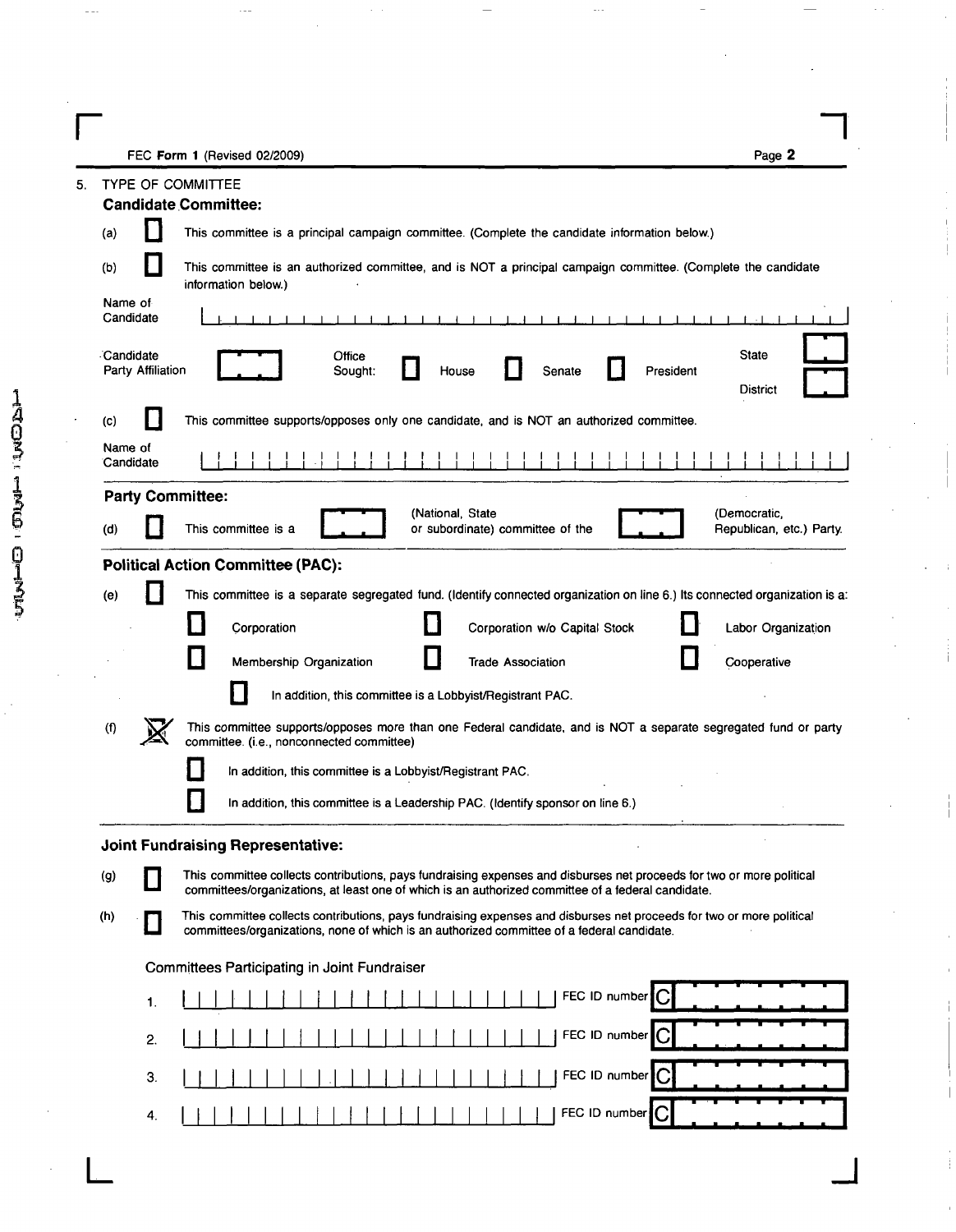**r** 550 Ferm 1 (Drifted 02/2000) FEC Form 1 (Revised 02/2009) **Page 3** 

 $\bar{1}$ 

Write or Type Committee Name

| 6. |                                                                 | Name of Any Connected Organization, Affiliated Committee, Joint Fundraising Representative, or Leadership PAC Sponsor                                  |
|----|-----------------------------------------------------------------|--------------------------------------------------------------------------------------------------------------------------------------------------------|
|    | <b>Mailing Address</b>                                          | CITY<br><b>STATE</b><br>ZIP CODE<br>Relationship: Connected Organization Affiliated Committee Joint Fundraising Representative JLeadership PAC Sponsor |
| 7. | books and records.                                              | Custodian of Records: Identify by name, address (phone number -- optional) and position of the person in possession of committee                       |
|    | Full Name                                                       | $T_{a,r,i,k}$ $M_{o}$ <i>n</i> $a$ <sub><i>med</i>,</sub><br>$\begin{array}{cccccccccc} 1 & 1 & 1 & 1 & 1 & 1 & 1 & 1 \end{array}$                     |
|    | <b>Mailing Address</b>                                          | $l_1$ l <sub>1</sub> e of $F_1$ e $c_1$ t <sub>1</sub> s <sub>11</sub> $P_1$<br>1.3 <sub>1</sub>                                                       |
|    |                                                                 | $Br_0$ <sub><math>Q_1</math></sub> $R_1$ , $V_1$ $N_1$<br>N, Y<br>$111238-1$                                                                           |
|    | Title or Position                                               | <b>CITY</b><br><b>STATE</b><br><b>ZIP CODE</b>                                                                                                         |
|    |                                                                 | $1646 - 262 - 11117$<br>Telephone number                                                                                                               |
| 8. | any designated agent (e.g., assistant treasurer).               | Treasurer: List the name and address (phone number -- optional) of the treasurer of the committee; and the name and address of                         |
|    | Full Name<br>of Treasurer                                       | $L$ , $Ta,r,i,k$ , $M_0h_1a$ $m_1e_1d_1$                                                                                                               |
|    | <b>Mailing Address</b>                                          | (1, 3, 2, 4, 5, 7, 7, 6, 7, 7, 5, 8)                                                                                                                   |
|    |                                                                 |                                                                                                                                                        |
|    |                                                                 | $B_{\ell}$ $\sigma_{1}$ $\sigma_{1}$ $K_{1}$ $\sigma_{1}$<br><u> 1   238 -</u>  <br><b>CITY</b><br><b>ZIP CODE</b><br><b>STATE</b>                     |
|    | Title or Position<br>$r_{1}e_{1}a_{1}s_{1}u_{1}r_{1}e_{1}r_{1}$ | $646 - 263 - 11177$<br>Telephone number                                                                                                                |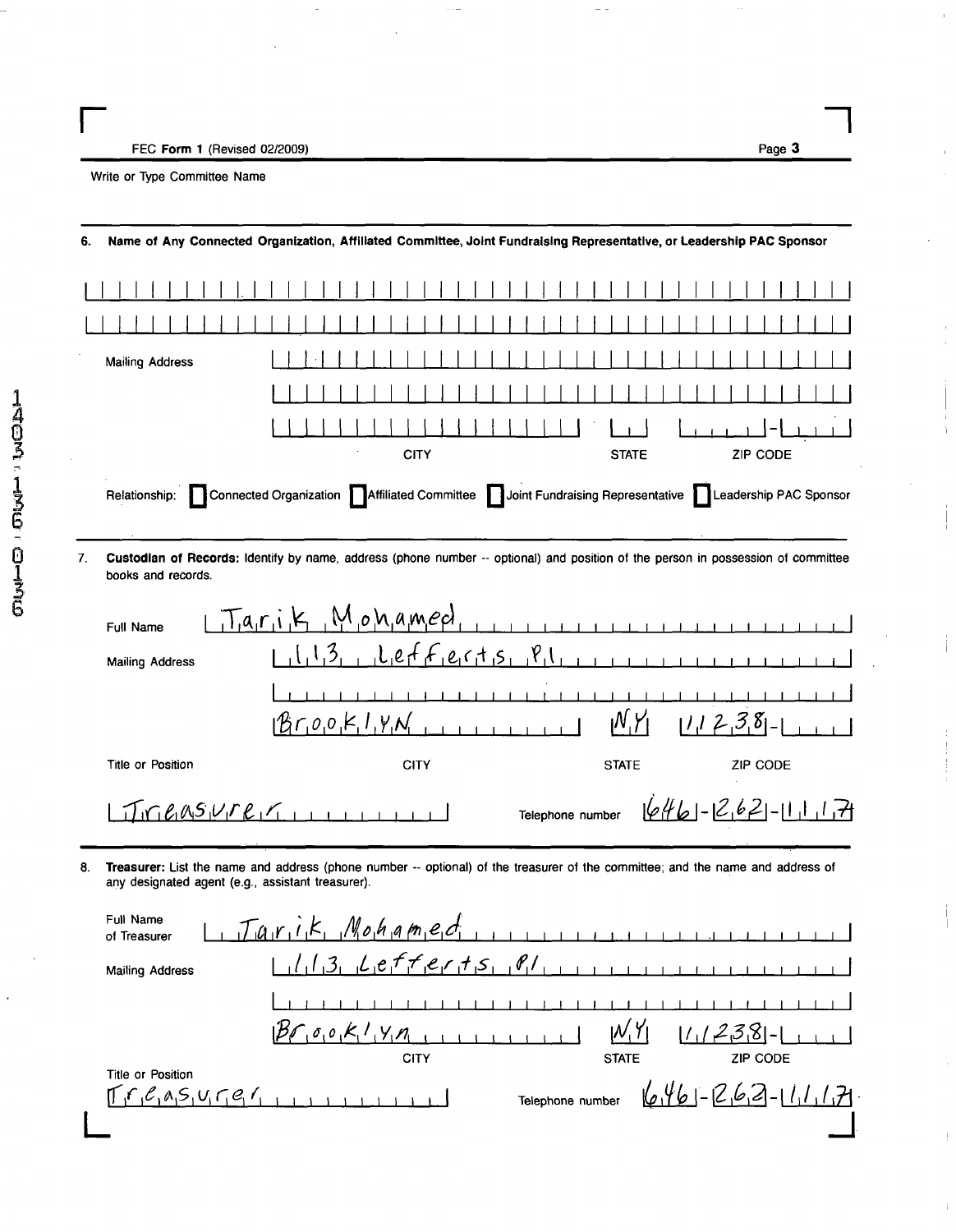FFC Form 1 (Revised 02/2009) FEC Form 1 (Revised 02/2009) Page 4

| Full Name of<br>Designated<br>Agent |  |  |  |  |  |  |  |             |  |  |  |  |  |                  |  |              |  |  |  |  |          |  |   |  |  |
|-------------------------------------|--|--|--|--|--|--|--|-------------|--|--|--|--|--|------------------|--|--------------|--|--|--|--|----------|--|---|--|--|
| <b>Mailing Address</b>              |  |  |  |  |  |  |  |             |  |  |  |  |  |                  |  |              |  |  |  |  |          |  |   |  |  |
|                                     |  |  |  |  |  |  |  |             |  |  |  |  |  |                  |  |              |  |  |  |  |          |  |   |  |  |
|                                     |  |  |  |  |  |  |  |             |  |  |  |  |  |                  |  |              |  |  |  |  |          |  | - |  |  |
|                                     |  |  |  |  |  |  |  | <b>CITY</b> |  |  |  |  |  |                  |  | <b>STATE</b> |  |  |  |  | ZIP CODE |  |   |  |  |
| Title or Position                   |  |  |  |  |  |  |  |             |  |  |  |  |  |                  |  |              |  |  |  |  |          |  |   |  |  |
|                                     |  |  |  |  |  |  |  |             |  |  |  |  |  | Telephone number |  |              |  |  |  |  |          |  |   |  |  |

 $\frac{1}{2}$ 

 $\bar{1}$ 

 $\mathop{\downarrow}$ 

 $\bar{1}$ 

 $\varphi$  ,  $\varphi$ 

9. Banks or Other Depositories: List all banks or other depositories in which the committee deposits funds, holds accounts, rents safety deposit boxes or maintains funds.

Name of Bank, Depository, etc.

| <b>Mailing Address</b>         | <u>,M,e,</u> l |  | $s, F_a$ rg <sub>0</sub><br>$M_1e_1w_1y_0r_1k$ |  |             | $P_{1}a_{1}r_{1}k$ |  |  | $AAV_1\epsilon_1$ |         |  | M, 9         |  | $1-100/6$ |  |          |  |  |
|--------------------------------|----------------|--|------------------------------------------------|--|-------------|--------------------|--|--|-------------------|---------|--|--------------|--|-----------|--|----------|--|--|
|                                |                |  |                                                |  | <b>CITY</b> |                    |  |  |                   | $\cdot$ |  | <b>STATE</b> |  |           |  | ZIP CODE |  |  |
| Name of Bank, Depository, etc. |                |  |                                                |  |             |                    |  |  |                   |         |  |              |  |           |  |          |  |  |
|                                |                |  |                                                |  |             |                    |  |  |                   |         |  |              |  |           |  |          |  |  |
| Mailing Address                |                |  |                                                |  |             |                    |  |  |                   |         |  |              |  |           |  |          |  |  |
|                                |                |  |                                                |  |             |                    |  |  |                   |         |  |              |  |           |  |          |  |  |
|                                |                |  |                                                |  |             |                    |  |  |                   |         |  |              |  |           |  |          |  |  |
|                                |                |  |                                                |  | <b>CITY</b> |                    |  |  |                   |         |  | <b>STATE</b> |  |           |  | ZIP CODE |  |  |

 $\mathsf{L}$   $\Box$   $\Box$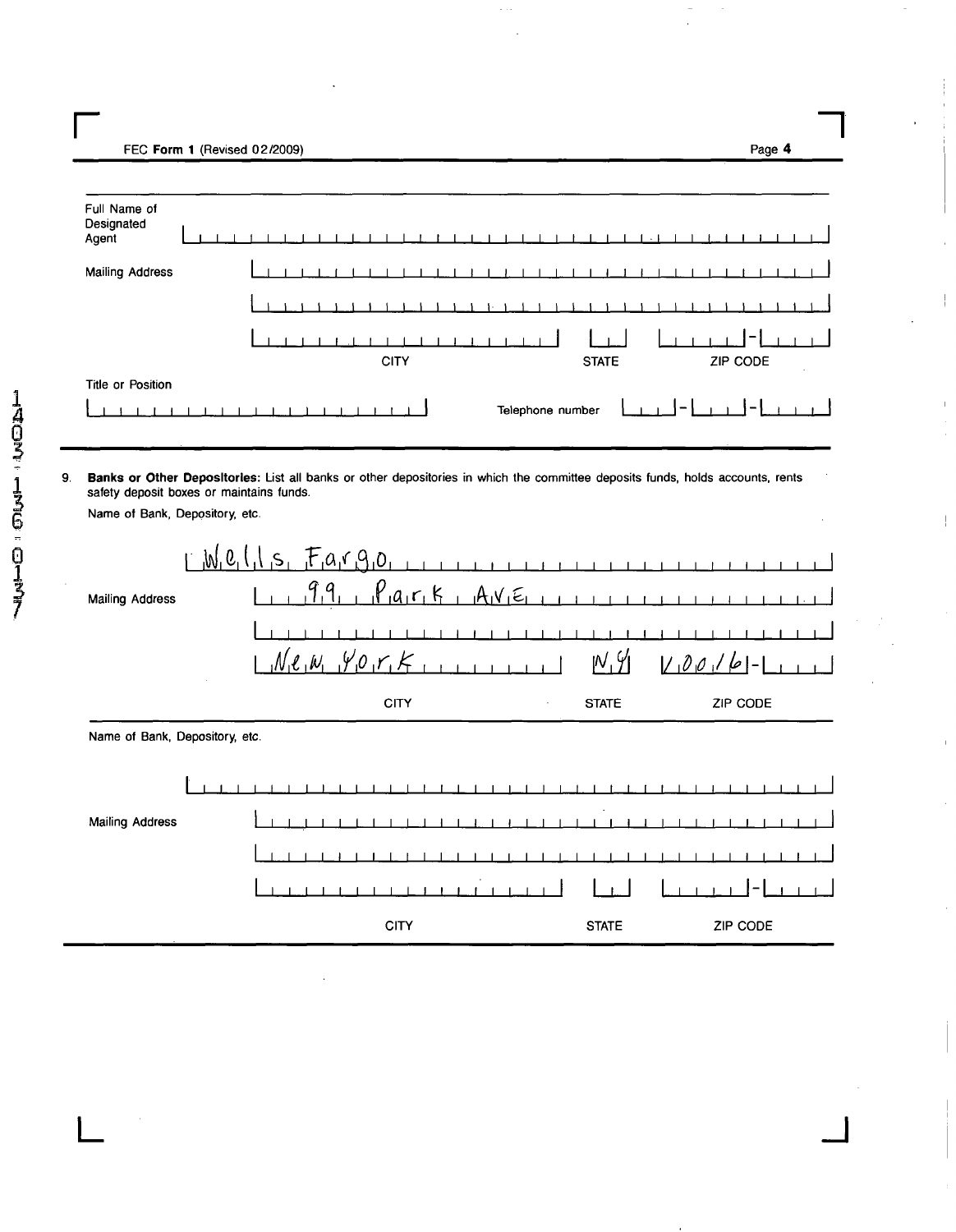Retail PRIORITY MAIL<br>POSTAGE REQUIRED US POSTAGE PAID PRIORITY MAIL® 2-DAY 9505 5110 6847 4344 4109 06 \$5.90 1006 USPS TRACKING NUMBER Expected Delivery Day: 12/13/14 **EXAMPLED STATES** PLEASE PRESS FIRMLY 12/10/14<br>3596100010-04 Origin: 10017 2.80 oz.

**RVICE** 

ጣ

From:/Expéditeur:

 $\bar{\mathbb{E}}\,\mathcal{L}(\mathcal{O}_{U}/\mathcal{E}_{U})\mathcal{L}_{U} \neq \emptyset, \ \mathcal{M}_{V} \in \mathcal{H}_{\mathcal{A}} \in \mathcal{E}_{\mathcal{A}}$ Tarik Mohamed

To:/Destinataire:

Federal Election Commission Washington, DC 20463

 $\frac{1}{2}$  (  $\frac{1}{2}$  )  $\frac{1}{2}$  )  $\frac{1}{2}$  )  $\frac{1}{2}$   $\frac{1}{4}$   $\frac{1}{2}$  are destination:

**BE:11HV 91 330 5102 RECEIVED**